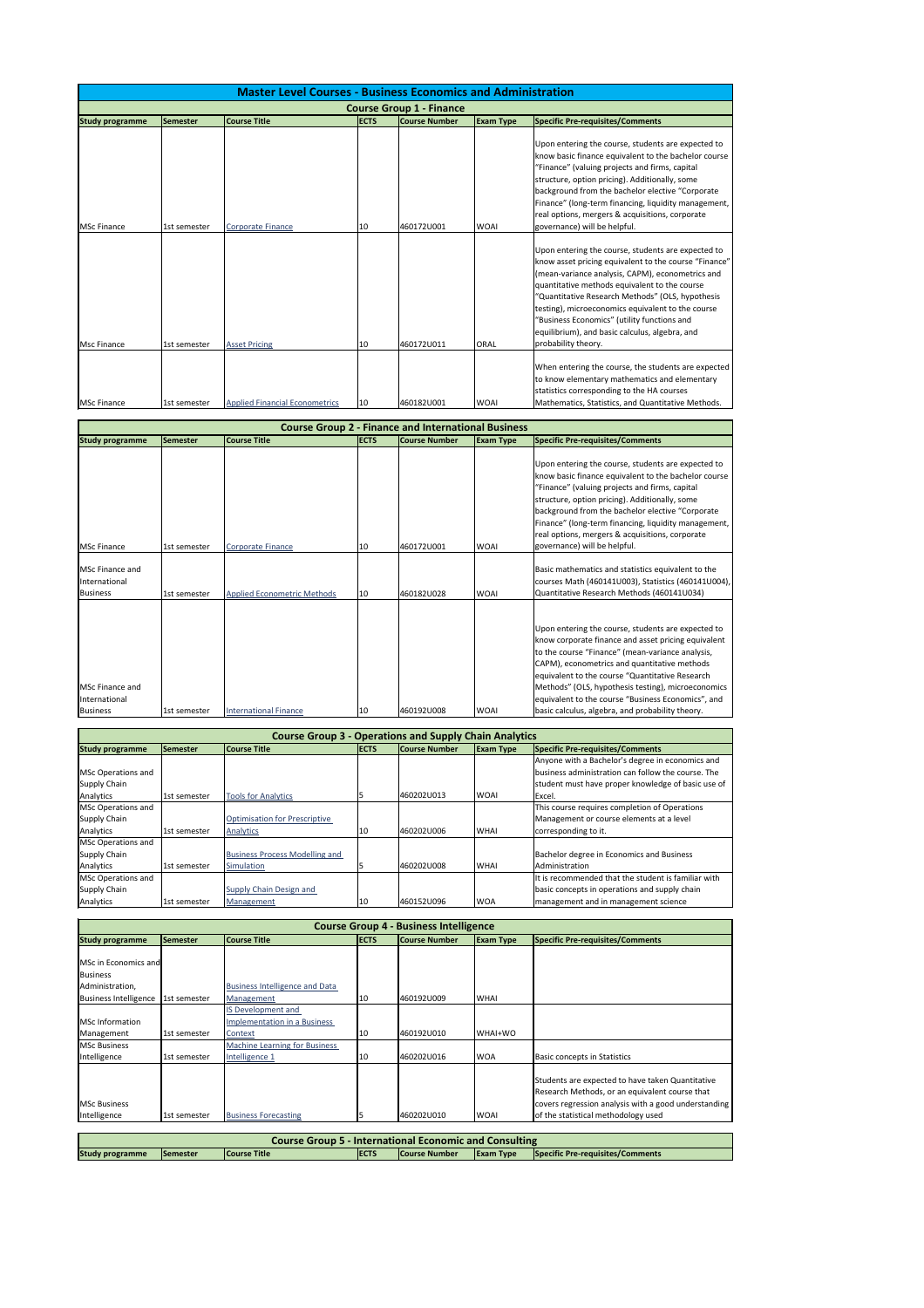|                           |              |                                 |     |            |             | Elementary mathematics and statistics + knowledge                                                 |
|---------------------------|--------------|---------------------------------|-----|------------|-------------|---------------------------------------------------------------------------------------------------|
|                           |              |                                 |     |            |             | of econometrics at a level equivalent to chapters 1-9<br>in J.M. Wooldridge (2018), "Introductory |
| <b>MSc International</b>  |              | Econometric Methods in Economic |     |            |             | Econometrics: A Modern Approach, 7th Edition" ISBN-                                               |
| Economic Consulting       | 1st semester | Consulting                      | 10  | 460162U002 | <b>WOAI</b> | 13: 978-1-337-55886-0                                                                             |
| <b>IMSc International</b> |              | Developing and Emerging         |     |            |             |                                                                                                   |
| Economic Consulting       | 1st semester | Economies                       |     | 460202U011 | <b>WOAI</b> |                                                                                                   |
| <b>MSc International</b>  |              | Organisational Economics and    |     |            |             |                                                                                                   |
| Economic Consulting       | 1st semester | <b>Strategy</b>                 |     | 460152U057 | <b>WOAI</b> |                                                                                                   |
|                           |              |                                 |     |            |             |                                                                                                   |
| <b>IMSc International</b> |              |                                 |     |            |             | Undergraduate courses in micro and macro                                                          |
| Economic Consulting       | 1st semester | <b>Cost Benefit Analysis</b>    | 110 | 460152U056 | <b>WOAI</b> | <b>economics</b>                                                                                  |

|                                                                   |                                |                                                                                 |             | <b>Course Group 6 - ECON</b> |                                 |                                                                                                                                                                                                                                                                                                                                                                                                     |
|-------------------------------------------------------------------|--------------------------------|---------------------------------------------------------------------------------|-------------|------------------------------|---------------------------------|-----------------------------------------------------------------------------------------------------------------------------------------------------------------------------------------------------------------------------------------------------------------------------------------------------------------------------------------------------------------------------------------------------|
| <b>Study programme</b>                                            | <b>Semester</b>                | <b>Course Title</b>                                                             | <b>ECTS</b> | <b>Course Number</b>         | <b>Exam Type</b>                | <b>Specific Pre-requisites/Comments</b>                                                                                                                                                                                                                                                                                                                                                             |
| Elective course                                                   | 3rd semester                   | Bayesian Data Analysis using R and<br><b>Stan</b>                               | 10          | 460192U017                   | <b>WHAI</b>                     | First year of Master's degree in Business<br>Intelligence/Finance/ FIB/IEC/Logistics. For Oecon<br>students, Quantitative methods equivalent to<br><b>Econometrics I</b>                                                                                                                                                                                                                            |
|                                                                   |                                | Logistics and Business Processes in                                             |             |                              |                                 | It is recommended that the students are well<br>acquainted with the frameworks, concepts and<br>theories in the textbooks: "Manufacturing Planning<br>and Control for Supply Chain Management" by<br>Vollmann, Berry, Whybark and Jacobs. "Designing<br>and managing the Supply Chain: Concepts Strategies<br>and Case Studies by Simchi-Levi, Kaminsky and Simchi-                                 |
| Elective course                                                   | Not specified                  | <b>SAP</b>                                                                      | 10          | 460162U015                   | <b>WHAI+ORAL</b>                | Levi.                                                                                                                                                                                                                                                                                                                                                                                               |
| Elective course                                                   | 3rd semester                   | Sequencing and Scheduling                                                       | 5           | 460202U022                   | <b>WOA</b>                      | Anyone with a bachelor's degree in economics and<br>business administration can follow the course. Basic<br>knowledge of modelling (mixed-integer<br>programming) is strongly recommended.<br>Fundamental knowledge on Linear Programming,                                                                                                                                                          |
|                                                                   |                                |                                                                                 |             |                              |                                 | Statistics and Simulation; Ability to using Excel Solver                                                                                                                                                                                                                                                                                                                                            |
| Elective course<br>Elective course                                | Not specified<br>Not specified | <b>Revenue Management</b><br><b>Digital Business Development</b>                | 5<br>10     | 460162U016<br>460172U010     | <b>WHAI</b><br><b>WHAI+ORAL</b> | to solve LP problems.<br><b>Bachelor in Business Administration</b>                                                                                                                                                                                                                                                                                                                                 |
| Elective course                                                   | Not specified                  | Reinforcement Learning for<br><b>Business</b>                                   | 5           | 460222U006                   | <b>ORAL</b>                     | The student must be familiar with the programming<br>environment R. It is an advantage to have knowledge<br>of statistics at a level of Machine Learning for<br>Business Intelligence 1, Tools for Analytics, Applied<br>financial econometrics, Applied Econometrics<br>Methods or Econometric Methods in Economic<br>Consulting.                                                                  |
| Elective course                                                   | Not specified                  | Unsupervised learning with Python 5                                             |             | 460222U005                   | <b>ORAL</b>                     | Machine Learning for Business Intelligence 2 or<br>similar                                                                                                                                                                                                                                                                                                                                          |
| <b>IElective course</b>                                           | Not specified                  | Real Estate Finance and<br>Investments                                          | 5           | 460182U006                   | <b>WOAI</b>                     | The purpose of the course is to present learning of a<br>framework, a corpus of principles, methods, and<br>knowledge, at a level that the typical graduate<br>student can readily understand. Though a knowledge<br>of basic finance equivalent to the bachelor course<br>"Finance" would be helpful, you do not necessarily<br>need to have a background in real estate or in urban<br>economics. |
| Elective course                                                   | Not specified                  | The Economics of Human<br><b>Resources</b>                                      | 5           | 460162U019                   | <b>WOAI</b>                     | None                                                                                                                                                                                                                                                                                                                                                                                                |
| Elective course                                                   | Not specified                  | <b>Fixed Income Derivatives</b>                                                 | 10          | 460222U001                   | <b>WHAI</b>                     | Familiarity with basic interest rate concepts and basic<br>option pricing theory at the level of the course<br>Derivatives (i.e., at the level of the Hull textbook)                                                                                                                                                                                                                                |
|                                                                   |                                | <b>Course Group 7 - Management Accounting and Control</b>                       |             |                              |                                 |                                                                                                                                                                                                                                                                                                                                                                                                     |
| <b>Study programme</b>                                            | <b>Semester</b>                | <b>Course Title</b>                                                             | <b>ECTS</b> | <b>Course Number</b>         | <b>Exam Type</b>                | <b>Specific Pre-requisites/Comments</b>                                                                                                                                                                                                                                                                                                                                                             |
| MSc Management<br>Accounting and<br>Control<br>MSc. Management    | 1st semester                   | <b>Methods in Management</b><br><b>Accounting Research</b>                      | 10          | 460182U009                   | <b>WHAI+ORAL</b>                | All participants are expected to have a prior<br>knowledge of methodology and statistics that is<br>equivalent to that obtained during a BSc in Economics<br>and Business Administration at Aarhus University                                                                                                                                                                                       |
| Accounting and<br>Control + Elective<br>course                    | 1st semester                   | <b>Strategic and Organisational</b><br><b>Concepts for Management Control</b> 5 |             | 460152U070                   | <b>ORAL</b>                     |                                                                                                                                                                                                                                                                                                                                                                                                     |
| MSc. Management<br>Accounting and<br>Control + Elective<br>course | 1st semester                   | Cost Management: Theories,<br><b>Models and Technologies</b>                    | 10          | 460152U075                   | <b>WO</b>                       | The student is expected to have passed exams in<br>Business Economics, Management Accounting, and<br>Financial Accounting at an undergraduate level.                                                                                                                                                                                                                                                |
| MSc. Management<br>Accounting and<br>Control + Elective<br>course | 1st semester                   | <b>Planning and Budgeting</b>                                                   | 5           | 460152U090                   | <b>WOA</b>                      | At least one course at university level in management<br>accounting and one course at university level in<br>financial accounting. The student must understand<br>the principles of financial accounting and how various<br>activities are reflected in financial statements. The<br>student must understand the various types of costs<br>organisations incur and the relationship among them.     |

| <b>Course Group 8 - Strategy, Organisation and Leadership</b> |                  |                     |              |                      |                      |                                         |  |
|---------------------------------------------------------------|------------------|---------------------|--------------|----------------------|----------------------|-----------------------------------------|--|
| <b>Study programme</b>                                        | <b>ISemester</b> | <b>Course Title</b> | <b>IECTS</b> | <b>Course Number</b> | $\epsilon$ Exam Type | <b>Specific Pre-requisites/Comments</b> |  |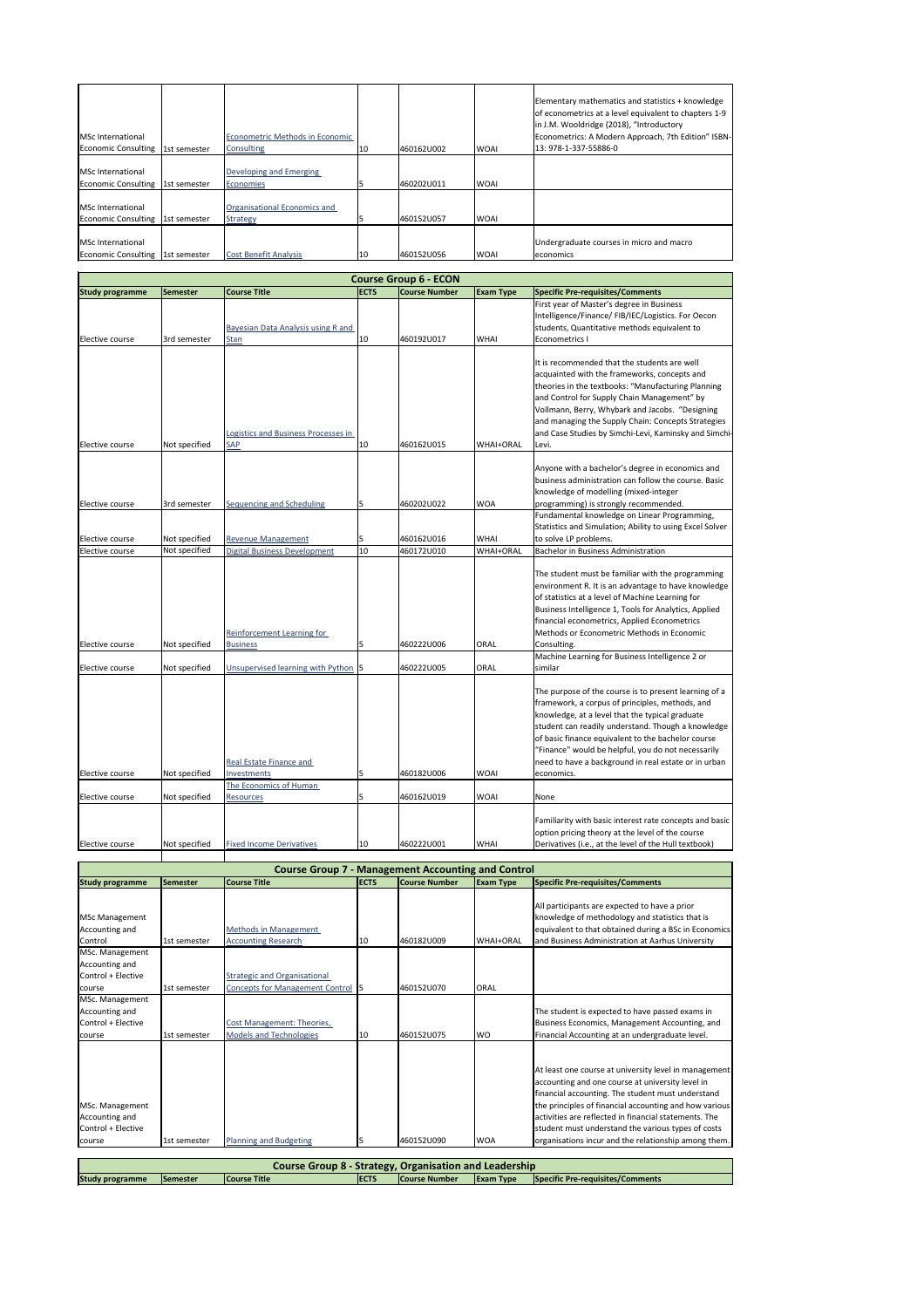| MSc in Strategy,<br>Organisation and<br>Leadership, MSc in<br>Strategic<br>Communication, Cand<br>.merc.jur., cand.soc. |              |                                                           |    |            |                  |                                                                                                                                                                                                                |
|-------------------------------------------------------------------------------------------------------------------------|--------------|-----------------------------------------------------------|----|------------|------------------|----------------------------------------------------------------------------------------------------------------------------------------------------------------------------------------------------------------|
| <b>Business Psychology</b>                                                                                              | 1st semester | <b>Organisational Theory</b>                              | 10 | 460152U011 | <b>WHAI</b>      |                                                                                                                                                                                                                |
| MSc. Strategy,<br>Organisation and<br>Leadership                                                                        | 1st semester | Methods in Management and<br><b>Organisation Research</b> | 10 | 460182U013 | <b>WHAI+ORAL</b> | All participants are expected to have a prior<br>knowledge of methodology and statistics that is<br>equivalent to that obtained during a BSc in Economics<br>and Business Administration at Aarhus University. |
| MSc. Strategy,<br>Organisation and                                                                                      |              | Strategic Leadership: Psychology                          |    |            |                  |                                                                                                                                                                                                                |
| Leadership                                                                                                              | 1st semester | and Practice                                              | 10 | 460202U012 | <b>WOAI</b>      |                                                                                                                                                                                                                |

|                           |              |                                       |            |                  | All participants are expected to have a prior         |
|---------------------------|--------------|---------------------------------------|------------|------------------|-------------------------------------------------------|
| <b>IMSc. Business-to-</b> |              |                                       |            |                  | knowledge of methodology and statistics that is       |
| <b>Business Marketing</b> |              | <b>Business-to-Business Marketing</b> |            |                  | equivalent to that obtained during a BSc in Economics |
| and Purchasing            | 1st semester | <b>Research Methods</b>               | 460182U017 | <b>WHAI+ORAL</b> | and Business Administration at Aarhus University.     |

| <b>Course Group 9 - International Business</b> |              |                                    |             |                      |                  |                                                                                                  |  |  |
|------------------------------------------------|--------------|------------------------------------|-------------|----------------------|------------------|--------------------------------------------------------------------------------------------------|--|--|
| <b>Study programme</b>                         | Semester     | <b>Course Title</b>                | <b>ECTS</b> | <b>Course Number</b> | <b>Exam Type</b> | Specific Pre-requisites/Comments                                                                 |  |  |
| MSc International                              |              | <b>Emerging Markets, their</b>     |             |                      |                  |                                                                                                  |  |  |
| Business                                       | 1st semester | <b>Institutions and Challenges</b> | 10          | 460152U018           | <b>WOAI</b>      |                                                                                                  |  |  |
| MSc International                              |              | The Emergence of Global            |             |                      |                  |                                                                                                  |  |  |
| Business                                       | 1st semester | <b>Enterprises</b>                 | 10          | 460152U009           | <b>WHAI+ORAL</b> |                                                                                                  |  |  |
|                                                |              |                                    |             |                      |                  | All participants are expected to have a prior<br>knowledge of methodology and statistics that is |  |  |
| <b>MSc International</b>                       |              | Methods in International Business  |             |                      |                  | equivalent to that obtained during a BSc in Economics                                            |  |  |
| Business                                       | 1st semester | Research                           | 10          | 460182U018           | <b>WHAI+ORAL</b> | and Business Administration at Aarhus University.                                                |  |  |

|                        | <b>Course Group 10 - Marketing</b> |                                      |              |                      |                  |                                                                                                                                                                      |  |  |  |
|------------------------|------------------------------------|--------------------------------------|--------------|----------------------|------------------|----------------------------------------------------------------------------------------------------------------------------------------------------------------------|--|--|--|
| <b>Study programme</b> | Semester                           | <b>Course Title</b>                  | <b>ECTS</b>  | <b>Course Number</b> | <b>Exam Type</b> | Specific Pre-requisites/Comments                                                                                                                                     |  |  |  |
| <b>MSc</b>             |                                    |                                      |              |                      |                  |                                                                                                                                                                      |  |  |  |
| Marketing and MSc      |                                    |                                      |              |                      |                  |                                                                                                                                                                      |  |  |  |
| B2B Marketing and      |                                    |                                      |              |                      |                  |                                                                                                                                                                      |  |  |  |
| Purchasing             | 1st semester                       | <b>Marketing Theory</b>              |              | 460182U010           | <b>ORAL</b>      | Bachelor courses in marketing                                                                                                                                        |  |  |  |
| <b>MSc Marketing</b>   | 1st semester                       | <b>Customer Value and Innovation</b> |              | 460152U066           | <b>WOAI</b>      |                                                                                                                                                                      |  |  |  |
|                        |                                    |                                      |              |                      |                  | The student should have a social science bachelor<br>degree including a basic course in statistics for social                                                        |  |  |  |
| <b>MSc Marketing</b>   | 1st semester                       | <b>Economic Psychology</b>           | 10           | 460152U020           | WOMC+WOAI        | sciences.                                                                                                                                                            |  |  |  |
|                        |                                    |                                      |              |                      |                  | All participants are expected to have prior knowledge<br>of methodology and statistics that is equivalent to<br>that obtained during a BSc in Economics and Business |  |  |  |
| <b>MSc Marketing</b>   | 1st semester                       | <b>Marketing Research Methods</b>    | $ 10\rangle$ | 460182U014           | <b>WHAI+ORAL</b> | Administration at Aarhus University                                                                                                                                  |  |  |  |

| <b>Course Group 11 - B2B</b> |                 |                              |              |                      |                  |                                  |  |
|------------------------------|-----------------|------------------------------|--------------|----------------------|------------------|----------------------------------|--|
| <b>Study programme</b>       | <b>Semester</b> | <b>Course Title</b>          | <b>IECTS</b> | <b>Course Number</b> | <b>Exam Type</b> | Specific Pre-requisites/Comments |  |
| <b>IMSc</b>                  |                 |                              |              |                      |                  |                                  |  |
| Marketing and MSc            |                 |                              |              |                      |                  |                                  |  |
| B2B Marketing and            |                 |                              |              |                      |                  |                                  |  |
| Purchasing                   | 1st semester    | <b>Marketing Theory</b>      |              | 460182U010           | <b>ORAL</b>      | Bachelor courses in marketing    |  |
| MSc. Business-to-            |                 |                              |              |                      |                  |                                  |  |
| <b>Business Marketing</b>    |                 | Innovation in Buyer-Supplier |              |                      |                  |                                  |  |
| and Purchasing               | 1st semester    | Relationships                |              | 460182U011           | <b>WOAI</b>      |                                  |  |

|                          | <b>Course Group 12 - Commercial and Retail Management</b> |                                       |             |                      |                  |                                                        |  |  |  |
|--------------------------|-----------------------------------------------------------|---------------------------------------|-------------|----------------------|------------------|--------------------------------------------------------|--|--|--|
| <b>Study programme</b>   | <b>Semester</b>                                           | <b>Course Title</b>                   | <b>ECTS</b> | <b>Course Number</b> | <b>Exam Type</b> | Specific Pre-requisites/Comments                       |  |  |  |
| <b>MSc in Commercial</b> |                                                           |                                       |             |                      |                  |                                                        |  |  |  |
| and Retail               |                                                           | Introduction to Value Chain           |             |                      |                  | <b>BSc in Economics and Business Administration or</b> |  |  |  |
| Management               | 1st semester                                              | Management                            |             | 460202U003           | <b>WHAI</b>      | equivalent                                             |  |  |  |
| <b>MSc in Commercial</b> |                                                           |                                       |             |                      |                  |                                                        |  |  |  |
| and Retail               |                                                           | <b>Retail Strategy and Commercial</b> |             |                      | WHAI+WHAI+       | <b>BSc in Economics and Business Administration or</b> |  |  |  |
| Management               | 1st semester                                              | Innovation                            | 10          | 460202U020           | <b>WHAI</b>      | equivalent                                             |  |  |  |
| MSc in Commercial        |                                                           |                                       |             |                      |                  |                                                        |  |  |  |
| and Retail               |                                                           | Consumer Behaviour in a Retail        |             |                      |                  | BSc in Economics and Business Administration or        |  |  |  |
| Management               | 1st semester                                              | <b>Setting</b>                        |             | 460202U009           | <b>WOAI</b>      | equivalent                                             |  |  |  |
|                          |                                                           |                                       |             |                      |                  | All participants are expected to have prior knowledge  |  |  |  |
| MSc in Commercial        |                                                           |                                       |             |                      |                  | of methodology and statistics that is equivalent to    |  |  |  |
| and Retail               |                                                           | <b>Commercial and Retail Research</b> |             |                      |                  | that obtained during a BSc in Economics and Business   |  |  |  |
| Management               | 1st semester                                              | <b>Methods</b>                        | 10          | 460202U004           | <b>WHAI+ORAL</b> | Administration at Aarhus University                    |  |  |  |

|                                       | <b>Course Group 13 - Innovation Management and Business Development</b> |                                                                    |              |                      |                  |                                                                                                                                                                                                                |  |  |  |
|---------------------------------------|-------------------------------------------------------------------------|--------------------------------------------------------------------|--------------|----------------------|------------------|----------------------------------------------------------------------------------------------------------------------------------------------------------------------------------------------------------------|--|--|--|
| <b>Study programme</b>                | Semester                                                                | <b>Course Title</b>                                                | <b>ECTS</b>  | <b>Course Number</b> | <b>Exam Type</b> | Specific Pre-requisites/Comments                                                                                                                                                                               |  |  |  |
| <b>IMSc. Innovation</b><br>Management | 1st semester                                                            | <b>Innovation Management Research</b>                              | $ 10\rangle$ | 460182U015           | <b>WHAI+ORAL</b> | All participants are expected to have a prior<br>knowledge of methodology and statistics that is<br>equivalent to that obtained during a BSc in Economics<br>and Business Administration at Aarhus University. |  |  |  |
| MSc. Innovation<br>Management         | 1st semester                                                            | Appropriating Innovation,<br><b>Managing Intellectual Property</b> |              | 460162U013           | <b>WOA</b>       | Bachelor in business, economics or related areas.                                                                                                                                                              |  |  |  |
| <b>IMSc. Innovation</b><br>Management | 1st semester                                                            | <b>Classic Readings in Innovation and</b><br>Entrepreneurship      |              | 460162U010           | <b>WHAI</b>      | Bachelor in business, economics or related areas                                                                                                                                                               |  |  |  |
| MSc. Innovation<br>Management         | 1st semester                                                            | <b>Innovation Challenge: Hands-on</b><br>Project                   | 10           | 460162U011           | <b>WHAI+ORAL</b> | Bachelor degree in business or other related fields                                                                                                                                                            |  |  |  |

| <b>Course Group 14 - Information Management</b>                                                                                                                  |  |  |  |  |  |  |  |
|------------------------------------------------------------------------------------------------------------------------------------------------------------------|--|--|--|--|--|--|--|
| <b>Study programme</b><br><b>Specific Pre-requisites/Comments</b><br>Course Title<br><b>ECTS</b><br><b>Course Number</b><br><b>ISemester</b><br><b>Exam Type</b> |  |  |  |  |  |  |  |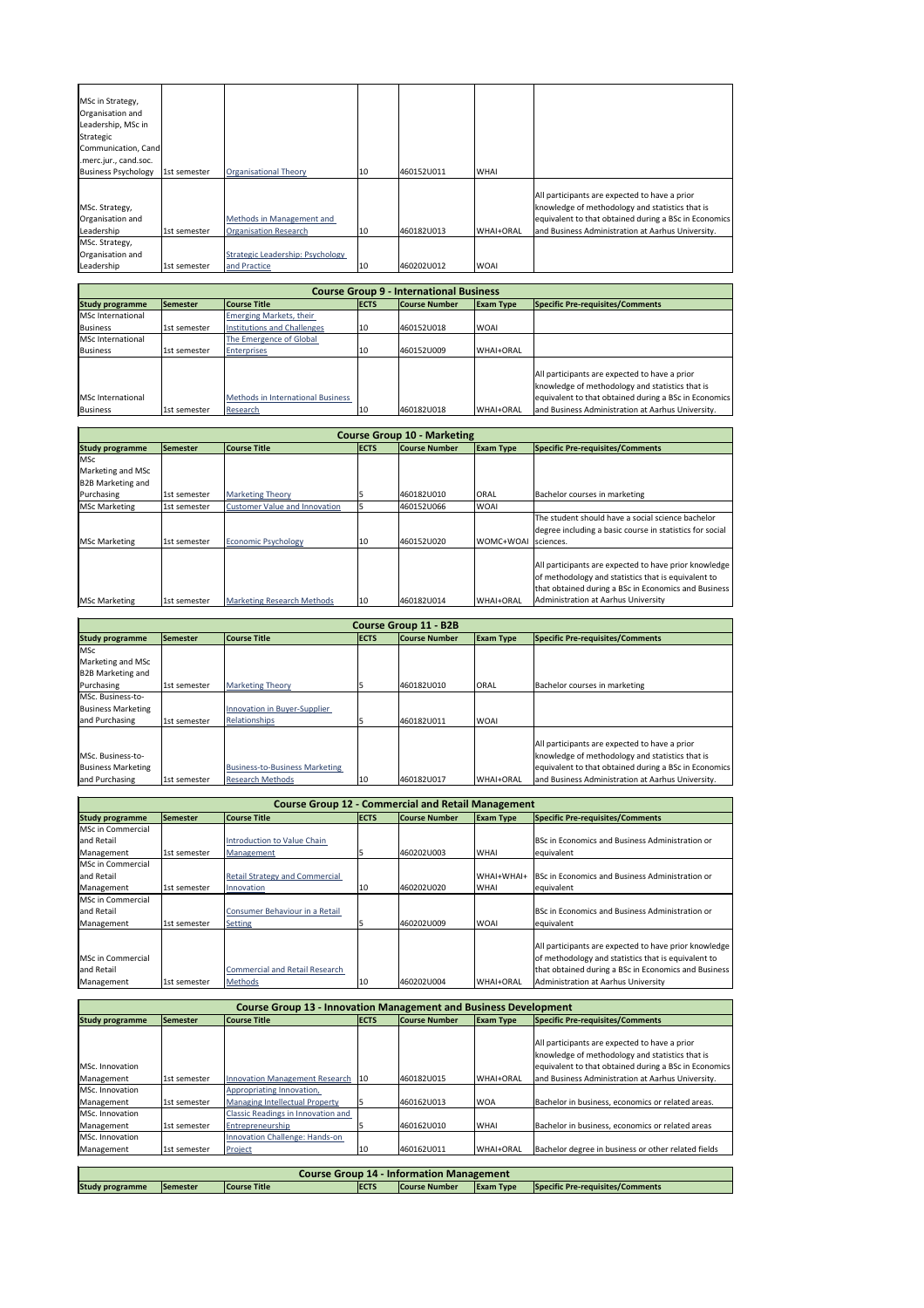| <b>MSc Information</b> |              | <b>Information Systems Research</b> |     |             |                  | All participants are expected to have a prior<br>knowledge of methodology and statistics that is<br>equivalent to that obtained during a BSc in Economics |
|------------------------|--------------|-------------------------------------|-----|-------------|------------------|-----------------------------------------------------------------------------------------------------------------------------------------------------------|
|                        |              |                                     |     |             |                  |                                                                                                                                                           |
| Management             | 1st semester | Methods                             | 10  | 460182U022  | <b>WHAI+ORAL</b> | and Business Administration at Aarhus University                                                                                                          |
| MSc Information        |              | Project Management: A               |     |             |                  |                                                                                                                                                           |
| Management             | 1st semester | <b>Practitioner's Approach</b>      | 110 | 1460192U007 | WHAI+WHAI        |                                                                                                                                                           |
|                        |              | IS Development and                  |     |             |                  |                                                                                                                                                           |
| <b>MSc Information</b> |              | Implementation in a Business        |     |             |                  |                                                                                                                                                           |
| Management             | 1st semester | Context                             | 10  | 460192U010  | WHAI+WO          |                                                                                                                                                           |

| <b>Course Group 15 - Strategic Communication</b>                                                                        |              |                                                           |             |                      |                  |                                                                                                                                                                                                                |  |  |
|-------------------------------------------------------------------------------------------------------------------------|--------------|-----------------------------------------------------------|-------------|----------------------|------------------|----------------------------------------------------------------------------------------------------------------------------------------------------------------------------------------------------------------|--|--|
| <b>Study programme</b>                                                                                                  | Semester     | <b>Course Title</b>                                       | <b>ECTS</b> | <b>Course Number</b> | <b>Exam Type</b> | Specific Pre-requisites/Comments                                                                                                                                                                               |  |  |
| MSc. Strategy,<br>Organisation and<br>Leadership                                                                        | 1st semester | Methods in Management and<br><b>Organisation Research</b> | 10          | 460182U013           | <b>WHAI+ORAL</b> | All participants are expected to have a prior<br>knowledge of methodology and statistics that is<br>equivalent to that obtained during a BSc in Economics<br>and Business Administration at Aarhus University. |  |  |
| MSc. Strategy,<br>Organisation and                                                                                      |              | Strategic Leadership: Psychology                          |             |                      |                  |                                                                                                                                                                                                                |  |  |
| Leadership                                                                                                              | 1st semester | and Practice                                              | 10          | 460202U012           | <b>WOAI</b>      |                                                                                                                                                                                                                |  |  |
| MSc in Strategy,<br>Organisation and<br>Leadership, MSc in<br>Strategic<br>Communication, Cand<br>.merc.jur., cand.soc. |              |                                                           |             |                      |                  |                                                                                                                                                                                                                |  |  |
| <b>Business Psychology</b>                                                                                              | 1st semester | <b>Organisational Theory</b>                              | 10          | 460152U011           | <b>WHAI</b>      |                                                                                                                                                                                                                |  |  |

| Elective course | Not specified | People Strategy in Startups        | 10  | 460212U019  | <b>WHAI</b>      |                                                                                                                                                                                                        |
|-----------------|---------------|------------------------------------|-----|-------------|------------------|--------------------------------------------------------------------------------------------------------------------------------------------------------------------------------------------------------|
| Elective course | Not specified | Leading a Learning Organisation    | 10  | 460202U079  | <b>WHAI+ORAL</b> |                                                                                                                                                                                                        |
|                 |               | Neuroscientific Tools for Business |     |             |                  | Students need not to have any prior knowledge of<br>neuroscience but should have completed their<br>bachelor's degree. Completion of courses in<br>qualitative & quantitative research methods as well |
| Elective course | Not specified | <b>Executives</b>                  | 110 | 1460222U004 | <b>WHAI</b>      | as philosophy of science is an advantage.                                                                                                                                                              |

|                         |                 |                                                                                           |             | <b>Course Group 16 - MGMT Elective Courses 1</b> |                  |                                                                                                                                                                                                                                                                                                                                                                                             |
|-------------------------|-----------------|-------------------------------------------------------------------------------------------|-------------|--------------------------------------------------|------------------|---------------------------------------------------------------------------------------------------------------------------------------------------------------------------------------------------------------------------------------------------------------------------------------------------------------------------------------------------------------------------------------------|
| <b>Study programme</b>  | <b>Semester</b> | <b>Course Title</b>                                                                       | <b>ECTS</b> | <b>Course Number</b>                             | <b>Exam Type</b> | Specific Pre-requisites/Comments                                                                                                                                                                                                                                                                                                                                                            |
| Elective course         | Not specified   | <b>CSR and Sustainable Business</b>                                                       | 10          | 460222U003                                       | <b>WHAI</b>      |                                                                                                                                                                                                                                                                                                                                                                                             |
| <b>IElective course</b> | Not specified   | <b>Process Consultation and Change</b><br>Processes<br><b>Brand Management and Market</b> | 10          | 460162U021                                       | <b>WHAI+ORAL</b> | Recommended prerequisites: It is recommended that<br>students have a basic understanding of organisation<br>theory equivalent to the course 460152U011<br>Organisational theory and a course in Organisational<br>lbehavior.<br>Students should have a fair training in marketing and<br>market research. No particular knowledge of<br>statistics is required, but some knowledge in using |
| Elective course         | Not specified   | <b>Analysis</b>                                                                           | 10          | 460162U052                                       | <b>WHAI</b>      | MS Excel is an asset.                                                                                                                                                                                                                                                                                                                                                                       |
| Elective course         | Not specified   | <b>Nudging</b>                                                                            | 10          | 460192U022                                       | <b>WOAI</b>      |                                                                                                                                                                                                                                                                                                                                                                                             |
| Elective course         | Not specified   | <b>Business Negotiation</b>                                                               |             | 460162U020                                       | <b>WHAI</b>      | Participants should be familiar with the basic<br>principles of organisational behaviour, organisational<br>theory and decision theory.                                                                                                                                                                                                                                                     |
| Elective course         | Not specified   | <b>Managing Teams</b>                                                                     |             | 460172U004                                       | <b>WHAI</b>      |                                                                                                                                                                                                                                                                                                                                                                                             |

| <b>Course Group 17 - MGMT Elective Courses 2</b> |                 |                                  |              |                      |                  |                                  |  |  |
|--------------------------------------------------|-----------------|----------------------------------|--------------|----------------------|------------------|----------------------------------|--|--|
| <b>Study programme</b>                           | <b>Semester</b> | <b>Course Title</b>              | <b>IECTS</b> | <b>Course Number</b> | <b>Exam Type</b> | Specific Pre-requisites/Comments |  |  |
| Elective course                                  | 3rd semester    | <b>Strategic Foresight</b>       | 10           | 1460192U021          | WHAI+ORAL        |                                  |  |  |
|                                                  |                 |                                  |              |                      |                  |                                  |  |  |
| Elective course                                  | Not specified   | Solving Business Problems with R | $ 10\rangle$ | 460202U028           | <b>WHAI+ORAL</b> |                                  |  |  |

|                                                          | <b>Course Group 21 - Auditing 2</b> |                               |             |                      |                  |                                                                                                                                                                                                                                                                                                                                         |  |  |  |
|----------------------------------------------------------|-------------------------------------|-------------------------------|-------------|----------------------|------------------|-----------------------------------------------------------------------------------------------------------------------------------------------------------------------------------------------------------------------------------------------------------------------------------------------------------------------------------------|--|--|--|
| <b>Study programme</b>                                   | <b>Semester</b>                     | <b>Course Title</b>           | <b>ECTS</b> | <b>Course Number</b> | <b>Exam Type</b> | Specific Pre-requisites/Comments                                                                                                                                                                                                                                                                                                        |  |  |  |
|                                                          |                                     |                               |             |                      |                  |                                                                                                                                                                                                                                                                                                                                         |  |  |  |
| Sc in Management<br>Accounting and<br>Control + Elective |                                     |                               |             |                      |                  | At least one course at university level in management<br>accounting and one course at university level in<br>financial accounting. The student must understand<br>the principles of financial accounting and how various<br>activities are reflected in financial statements. The<br>student must understand the various types of costs |  |  |  |
| <b>course</b>                                            | 1st semester                        | <b>Planning and Budgeting</b> |             | 460152U090           | <b>WOA</b>       | organisations incur and the relationship among them.                                                                                                                                                                                                                                                                                    |  |  |  |

| <b>Course Group 22 - Cand.soc.</b> |                 |                                  |             |                      |                  |                                                     |  |  |
|------------------------------------|-----------------|----------------------------------|-------------|----------------------|------------------|-----------------------------------------------------|--|--|
| <b>Study programme</b>             | <b>Semester</b> | <b>Course Title</b>              | <b>ECTS</b> | <b>Course Number</b> | <b>Exam Type</b> | Specific Pre-requisites/Comments                    |  |  |
| Elective course                    | Not specified   | <b>Nudging</b>                   |             | 10 4601920022        | <b>WOAI</b>      |                                                     |  |  |
|                                    |                 |                                  |             |                      |                  |                                                     |  |  |
| Elective course                    | Not specified   | Solving Business Problems with R |             | 10 4602020028        | WHAI + ORAL      |                                                     |  |  |
| <b>MSc Innovation</b>              |                 |                                  |             |                      |                  |                                                     |  |  |
| Management +                       |                 | Innovation Challenge Hands on    |             |                      |                  |                                                     |  |  |
| Elective course.                   | 1st semester    | Project                          |             | 10 460 162 00 11     | WHAI + ORAL      | Bachelor degree in business or other related fields |  |  |

| <b>Other business courses - electives</b>                                                                                                                        |               |                                           |  |               |             |  |  |  |
|------------------------------------------------------------------------------------------------------------------------------------------------------------------|---------------|-------------------------------------------|--|---------------|-------------|--|--|--|
| <b>ECTS</b><br>Specific Pre-requisites/Comments<br><b>Course Title</b><br><b>Course Number</b><br><b>Study programme</b><br><b>Exam Type</b><br><b>ISemester</b> |               |                                           |  |               |             |  |  |  |
|                                                                                                                                                                  |               | <b>Sustainable Production and</b>         |  |               |             |  |  |  |
|                                                                                                                                                                  |               | <b>Consumption The Cross Disciplinary</b> |  |               |             |  |  |  |
| Elective course                                                                                                                                                  | Not specified | Challenge                                 |  | 5460202U030   | <b>WHAI</b> |  |  |  |
|                                                                                                                                                                  |               | <b>Sustainable Production and</b>         |  |               |             |  |  |  |
|                                                                                                                                                                  |               | <b>Consumption The Cross Disciplinary</b> |  |               |             |  |  |  |
| Elective course                                                                                                                                                  | Not specified | Challenge                                 |  | 10 4602020031 | <b>WHAI</b> |  |  |  |

| Master Level Courses - Economics  |
|-----------------------------------|
| <b>Course Group A - Economics</b> |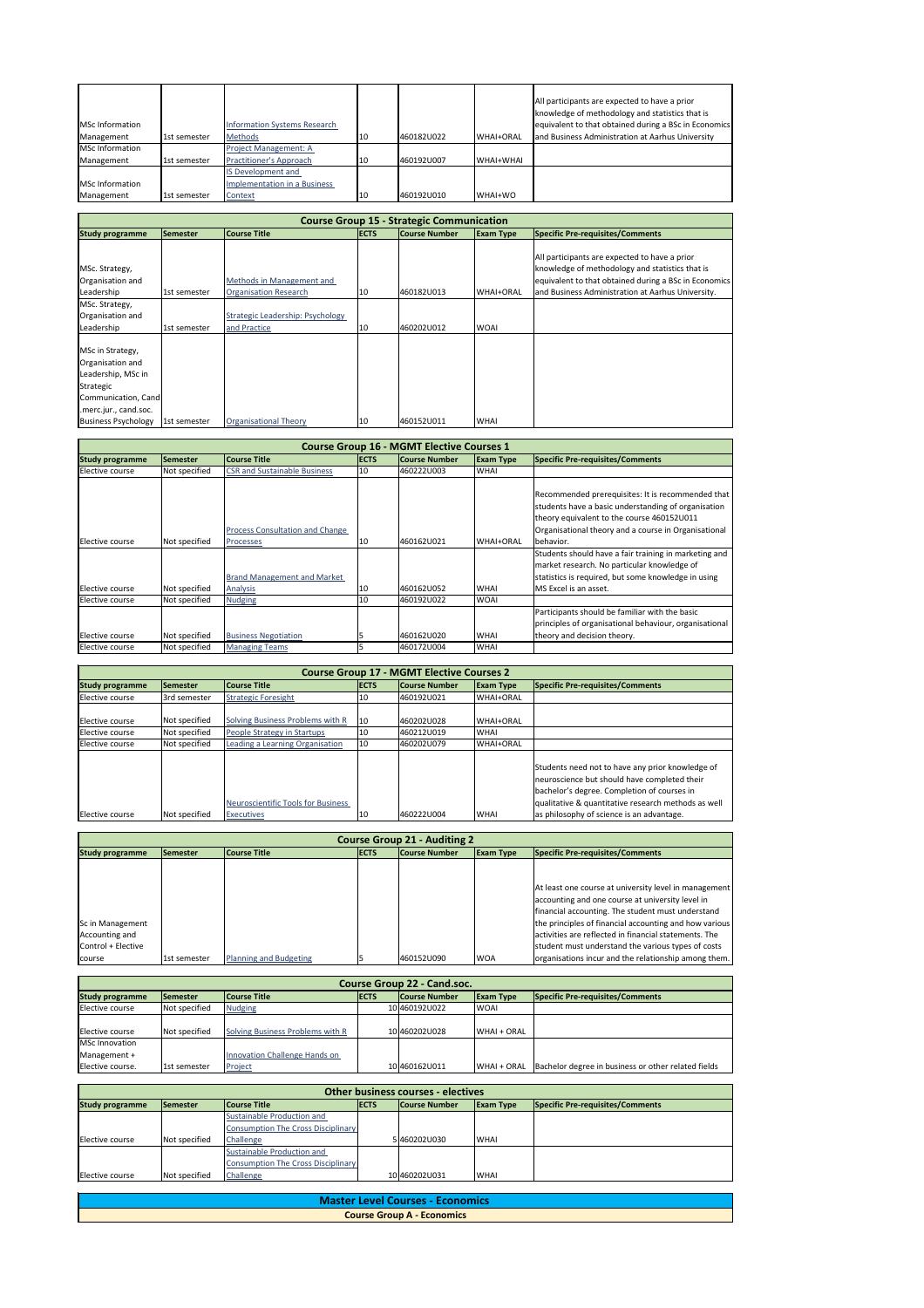| <b>Study Programme</b>      | <b>Semester</b> | <b>Course Title</b>                   | <b>ECTS</b>     | <b>Course Number</b> | <b>Exam Type</b> | <b>Specific Pre-requisites/Comments</b>             |
|-----------------------------|-----------------|---------------------------------------|-----------------|----------------------|------------------|-----------------------------------------------------|
|                             |                 |                                       |                 |                      |                  | Basic micro- and macroeconomics. In addition,       |
| <b>I</b> MSc -Economics and |                 |                                       |                 |                      |                  | participants are expected to have some basic        |
| Management                  | Not specified   | Politics and Economics of the EU      | 10              | 461192U004           | <b>WO</b>        | knowledge of EU institutions.                       |
|                             |                 |                                       |                 |                      |                  | Basic principles of microeconomics (household and   |
|                             |                 |                                       |                 |                      |                  | firm models, equilibrium notions), macroeconomics   |
| <b>I</b> MSc -Economics and |                 |                                       |                 |                      |                  | (overlapping generations models, fiscal policy) and |
| Management                  | Not specified   | The Economics of the Welfare State 10 |                 | 461152U010           | ON               | Imathematics.                                       |
| <b>IMSc</b> -Economics and  |                 |                                       |                 |                      |                  | Recommended courses: 3620: Econometrics I or        |
| Management                  | Not specified   | <b>Microeconometrics</b>              | 10              | 461152U065           | WHAI + ORAL      | 3625: Econometrics of Policy Evaluations            |
| <b>I</b> MSc -Economics and |                 |                                       |                 |                      |                  | Recommended: Econometrics I + Programming in        |
| Management                  | Not specified   | <b>Financial Econometrics</b>         | 10 <sup>°</sup> | 461172U001           | <b>WHAI</b>      | Quantitative Economics                              |
|                             |                 |                                       |                 |                      |                  | The course requires knowledge, skills and           |
|                             |                 |                                       |                 |                      |                  | competences in intermediate microeconomics,         |
| <b>IMSc</b> -Economics and  |                 |                                       |                 |                      |                  | expected utility theory, and intermediate           |
| Management                  | Not specified   | Development Microeconomics (P)        | 10              | 461202U016           | WHAI + ORAL      | econometrics.                                       |

|                                         | <b>Course Group B - Economics</b> |                                                           |             |                      |                  |                                                                                                                                                                                                                                                                                                                                                                                                                                                                                                                                                                                                                                          |  |  |  |
|-----------------------------------------|-----------------------------------|-----------------------------------------------------------|-------------|----------------------|------------------|------------------------------------------------------------------------------------------------------------------------------------------------------------------------------------------------------------------------------------------------------------------------------------------------------------------------------------------------------------------------------------------------------------------------------------------------------------------------------------------------------------------------------------------------------------------------------------------------------------------------------------------|--|--|--|
| <b>Study Programme</b>                  | <b>Semester</b>                   | <b>Course Title</b>                                       | <b>ECTS</b> | <b>Course Number</b> | <b>Exam Type</b> | <b>Specific Pre-requisites/Comments</b>                                                                                                                                                                                                                                                                                                                                                                                                                                                                                                                                                                                                  |  |  |  |
| MSc-Economics and                       |                                   |                                                           |             |                      |                  |                                                                                                                                                                                                                                                                                                                                                                                                                                                                                                                                                                                                                                          |  |  |  |
| Management                              | Not specified                     | Applied Micro Econometrics (P)                            | 10          | 461152U013           | WHAI + ORAL      | Recommended: Econometrics 1                                                                                                                                                                                                                                                                                                                                                                                                                                                                                                                                                                                                              |  |  |  |
| MSc-Economics and<br>Management         | Not specified                     | <b>Financial Engineering</b>                              | 10          | 461202U015           | WHAI + ORAL      | Upon entering the course, students are expected to<br>have a solid understanding of the Black-Scholes<br>framework, no-arbitrage pricing theory, and working<br>knowledge of stochastic processes/calculus<br>equivalent to what is covered in the master's course<br>"Derivatives". Prospective course participants should<br>also note that Financial Engineering is a quantitative<br>course and that a familiarity with programming and a<br>desire to work with advanced mathematics and<br>mathematical models are expected.<br>Students must have prior knowledge of some<br>relevant software for computation and data analysis, |  |  |  |
| <b>IMSc-Economics and</b><br>Management | Not specified                     | Machine Learning Methods in<br><b>Empirical Economics</b> | 10          | 461182U001           | <b>ORAL</b>      | e.g., R.<br>Recommended courses:<br>3620 - Econometrics I / 3625 - Econometrics of Policy<br>Evaluation<br>3611 - Programming in Quantitative Economics                                                                                                                                                                                                                                                                                                                                                                                                                                                                                  |  |  |  |
| MSc-Economics and                       |                                   | <b>Accounting for Decision and</b>                        |             |                      |                  | Basic Cost/Management Accounting, Undergraduate                                                                                                                                                                                                                                                                                                                                                                                                                                                                                                                                                                                          |  |  |  |
| Management                              | Not specified                     | Control                                                   | 10          | 461152U001           | ORAL             | Microeconomics.                                                                                                                                                                                                                                                                                                                                                                                                                                                                                                                                                                                                                          |  |  |  |
| MSc-Economics and<br>Management         | Not specified                     | Theories of the Firm                                      | 10          | 461152U003           | <b>WO</b>        | Knowledge of microeconomics is a must.                                                                                                                                                                                                                                                                                                                                                                                                                                                                                                                                                                                                   |  |  |  |
| <b>IMSc-Economics and</b><br>Management | Not specified                     | <b>Political Economy</b>                                  | 10          | 461182U002           | <b>ORAL</b>      | Students are expected to know basic mathematics for<br>economics (e.g., how to solve a static maximisation<br>problem, density functions, conditional expectation).<br>A knowledge of basic concepts in game theory (e.g.,<br>backward induction, Nash equilibrium) is also<br>expected.                                                                                                                                                                                                                                                                                                                                                 |  |  |  |

| MSc-Economics and                       |               |                         |    |            |             | Microeconomics and econometrics corresponding to                                                                                                                                                                                                                                                                                                                                                                                                                                                                                                                                                                   |
|-----------------------------------------|---------------|-------------------------|----|------------|-------------|--------------------------------------------------------------------------------------------------------------------------------------------------------------------------------------------------------------------------------------------------------------------------------------------------------------------------------------------------------------------------------------------------------------------------------------------------------------------------------------------------------------------------------------------------------------------------------------------------------------------|
| Management                              | Not specified | <b>Labour Economics</b> | 10 | 461152U004 | <b>ORAL</b> | the levels of 3410: Micro 1 and 3620: Econometrics 1.                                                                                                                                                                                                                                                                                                                                                                                                                                                                                                                                                              |
| <b>IMSc</b> - Economics and             |               |                         |    |            |             | The course requires knowledge, skills and<br>competences in the areas of:<br>Game theory (static and dynamic games of complete<br>and incomplete information)<br>Mathematics (integration and differentiation,<br>constrained and unconstrained optimization with<br>several variables)<br>Statistics (probability distributions, expectations)<br>Intermediate microeconomic theory (consumer<br>theory, partial and general equilibrium, market<br>failure)<br>Contract theory (basic foundation of models of<br>hidden action and hidden information) as acquired                                               |
| Management                              | Not specified | Micro 2                 | 10 | 461182U003 | ON          | e.g. in the course 3410: Micro 1.                                                                                                                                                                                                                                                                                                                                                                                                                                                                                                                                                                                  |
| <b>IMSc-Economics and</b><br>Management | Not specified | Macro 2                 | 10 | 461202U001 | ON          | The course requires knowledge, skills and<br>competences in the areas of:<br>Intermediate macroeconomic theory (IS-LM model,<br>Solow model). While Macro 2 is taught as a self-<br>contained course, knowledge of 3505: Macro 1<br>(neoclassical growth model, consumption and<br>investment) will be helpful.<br>Mathematics (integration and differentiation,<br>optimisation with several variables).<br>Statistics (expectations).<br>Helpful will be knowledge of basic microeconomic<br>theory (consumer theory, producer theory, partial<br>and general equilibrium, welfare theorems, market<br>failure). |
|                                         |               |                         |    |            |             | It is recommended that students have some<br>knowledge of causal inference and have taken at<br>least one of the following subjects:<br>4407: Labour Economics                                                                                                                                                                                                                                                                                                                                                                                                                                                     |
| MSc-Economics and                       |               |                         |    |            |             | 4425: Micro 2                                                                                                                                                                                                                                                                                                                                                                                                                                                                                                                                                                                                      |
| Management                              | Not specified | <b>Health Economics</b> | 10 | 461152U042 | ORAL        | 4615: Microeconometrics                                                                                                                                                                                                                                                                                                                                                                                                                                                                                                                                                                                            |

| <b>Course Group C</b><br>- Economics                                                                                                                            |  |  |  |  |  |  |
|-----------------------------------------------------------------------------------------------------------------------------------------------------------------|--|--|--|--|--|--|
| <b>ECTS</b><br><b>Specific Pre-requisites/Comments</b><br><b>Course Title</b><br><b>Study Programme</b><br><b>Course Number</b><br><b>Exam Type</b><br>Semester |  |  |  |  |  |  |
|                                                                                                                                                                 |  |  |  |  |  |  |

| <b>Course Group D - Economics</b> |          |                     |             |                      |                  |                                         |  |
|-----------------------------------|----------|---------------------|-------------|----------------------|------------------|-----------------------------------------|--|
| <b>Study Programme</b>            | Semester | <b>Course Title</b> | <b>ECTS</b> | <b>Course Number</b> | <b>Exam Type</b> | <b>Specific Pre-requisites/Comments</b> |  |